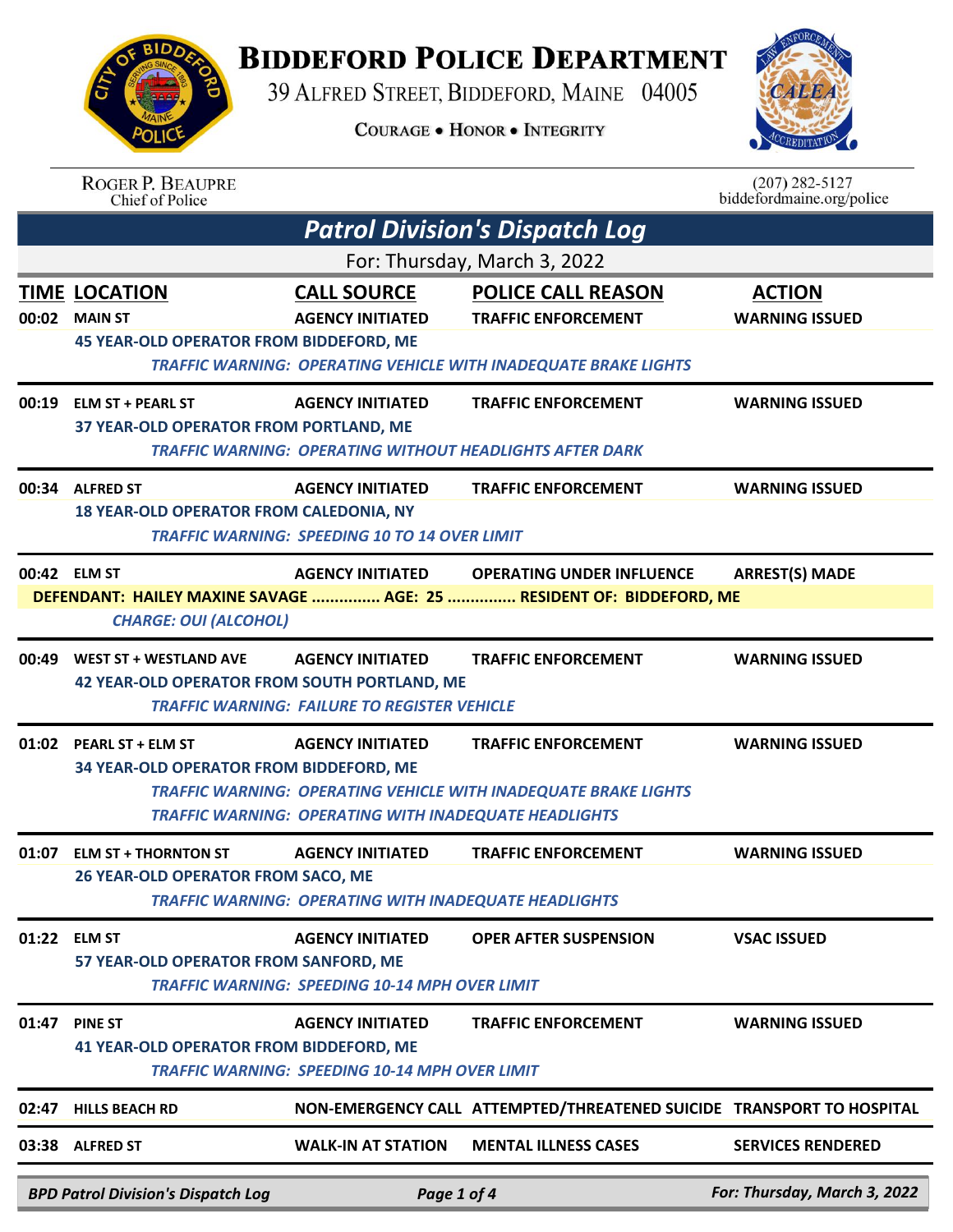| 04:38 | <b>TIME LOCATION</b><br><b>WENTWORTH ST</b>                                     | <b>CALL SOURCE</b><br>NON-EMERGENCY CALL PARKING COMPLAINT                                | <b>POLICE CALL REASON</b>                                                                               | <b>ACTION</b><br><b>VEHICLE TOWED</b> |
|-------|---------------------------------------------------------------------------------|-------------------------------------------------------------------------------------------|---------------------------------------------------------------------------------------------------------|---------------------------------------|
| 06:15 | <b>FOSS ST</b>                                                                  |                                                                                           | NON-EMERGENCY CALL MOTOR VEHICLE THEFT                                                                  | <b>REPORT TAKEN</b>                   |
| 07:25 | <b>ALFRED ST + MARINER WAY</b><br><b>60 YEAR-OLD OPERATOR FROM PORTLAND, ME</b> | <b>AGENCY INITIATED</b><br><b>TRAFFIC WARNING: FAILURE TO OBEY TRAFFIC CONTROL DEVICE</b> | <b>TRAFFIC ENFORCEMENT</b>                                                                              | <b>WARNING ISSUED</b>                 |
| 07:25 | <b>DEER RUN DR</b>                                                              | <b>NON-EMERGENCY CALL SUSPICION</b>                                                       |                                                                                                         | <b>SERVICES RENDERED</b>              |
| 07:30 | <b>ALFRED ST + MAY ST</b><br>47 YEAR-OLD OPERATOR FROM BIDDEFORD, ME            | <b>AGENCY INITIATED</b>                                                                   | <b>TRAFFIC ENFORCEMENT</b><br><b>TRAFFIC WARNING: USE OF HANDHELD DEVICE WHILE OPERATING MV</b>         | <b>WARNING ISSUED</b>                 |
| 07:57 | <b>ELM ST</b><br>28 YEAR-OLD OPERATOR FROM BIDDEFORD, ME                        | <b>AGENCY INITIATED</b>                                                                   | <b>TRAFFIC ENFORCEMENT</b><br><b>TRAFFIC WARNING: FAILING TO OPERATE MOTOR VEHICLE AT CAREFUL SPEED</b> | <b>WARNING ISSUED</b>                 |
| 08:01 | <b>MT VERNON ST</b>                                                             | E-911 CALL                                                                                | 911 MISUSE                                                                                              | <b>SERVICES RENDERED</b>              |
| 08:03 | <b>ELM ST</b>                                                                   | <b>RADIO</b>                                                                              | <b>COMMUNITY ENGAGEMENT</b>                                                                             | <b>SERVICES RENDERED</b>              |
| 08:10 | <b>SOUTH ST + STATE ST</b><br>33 YEAR-OLD OPERATOR FROM BIDDEFORD, ME           | <b>AGENCY INITIATED</b><br><b>TRAFFIC WARNING: SPEEDING 1-9 MPH OVER LIMIT</b>            | <b>TRAFFIC ENFORCEMENT</b>                                                                              | <b>WARNING ISSUED</b>                 |
| 08:17 | <b>SOUTH ST + HIGHLAND ST</b><br>24 YEAR-OLD OPERATOR FROM WELLS, ME            | <b>AGENCY INITIATED</b><br><b>TRAFFIC WARNING: SPEEDING 1-9 MPH OVER LIMIT</b>            | <b>TRAFFIC ENFORCEMENT</b>                                                                              | <b>WARNING ISSUED</b>                 |
| 08:25 | <b>SOUTH ST + MCKENNEY DR</b><br>54 YEAR-OLD OPERATOR FROM LYMAN, ME            | <b>AGENCY INITIATED</b><br><b>TRAFFIC WARNING: SPEEDING 1-9 MPH OVER LIMIT</b>            | <b>TRAFFIC ENFORCEMENT</b>                                                                              | <b>WARNING ISSUED</b>                 |
| 08:26 | <b>WEST ST</b>                                                                  | <b>RADIO</b>                                                                              | <b>COMMUNITY ENGAGEMENT</b>                                                                             | <b>SERVICES RENDERED</b>              |
| 08:28 | <b>MAIN ST</b>                                                                  | <b>WALK-IN AT STATION</b>                                                                 | <b>ARTICLES LOST/FOUND</b>                                                                              | <b>SERVICES RENDERED</b>              |
| 08:34 | <b>SOUTH ST</b><br>20 YEAR-OLD OPERATOR FROM SANFORD, ME                        | <b>AGENCY INITIATED</b><br><b>TRAFFIC CITATION: SPEEDING 10-14 MPH OVER LIMIT</b>         | <b>TRAFFIC ENFORCEMENT</b>                                                                              | <b>VSAC ISSUED</b>                    |
| 08:44 | <b>POOL ST</b>                                                                  | <b>RADIO</b>                                                                              | <b>COMMUNITY ENGAGEMENT</b>                                                                             | <b>SERVICES RENDERED</b>              |
| 08:52 | <b>OCEAN VIEW DR</b>                                                            | <b>RADIO</b>                                                                              | <b>OUT FOR FOLLOW UP</b>                                                                                | <b>NEGATIVE CONTACT</b>               |
| 08:55 | <b>ALFRED ST</b>                                                                | <b>NON-EMERGENCY CALL BOLO</b>                                                            |                                                                                                         | <b>NEGATIVE CONTACT</b>               |
| 08:58 | <b>AMHERST ST</b>                                                               | <b>E-911 CALL</b>                                                                         | <b>DOMESTIC COMPLAINTS</b>                                                                              | <b>REPORT TAKEN</b>                   |
| 09:12 | <b>BIRCH ST</b>                                                                 | <b>NON-EMERGENCY CALL THEFT</b>                                                           |                                                                                                         | <b>NEGATIVE CONTACT</b>               |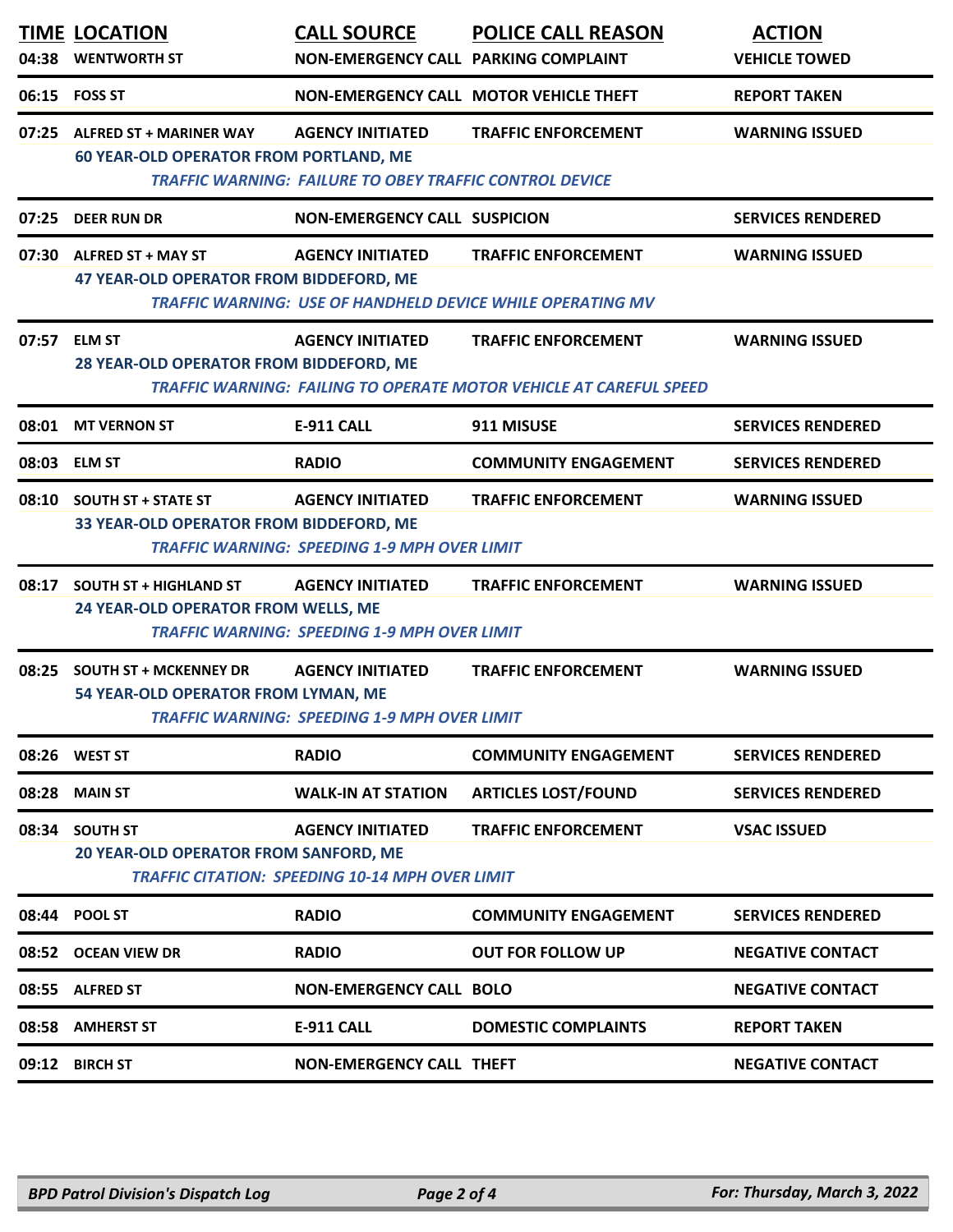|              | <b>TIME LOCATION</b>                                                                                                                | <b>CALL SOURCE</b>                                               | <b>POLICE CALL REASON</b>                                            | <b>ACTION</b>                |  |  |
|--------------|-------------------------------------------------------------------------------------------------------------------------------------|------------------------------------------------------------------|----------------------------------------------------------------------|------------------------------|--|--|
|              | 09:16 MAY ST                                                                                                                        | <b>AGENCY INITIATED</b>                                          | <b>TRAFFIC ENFORCEMENT</b>                                           | <b>WARNING ISSUED</b>        |  |  |
|              | 36 YEAR-OLD OPERATOR FROM GORHAM, ME                                                                                                |                                                                  |                                                                      |                              |  |  |
|              | <b>TRAFFIC WARNING: FAILING TO HAVE MOTOR VEHICLE LICENSE IN POSSESION</b><br><b>TRAFFIC WARNING: SPEEDING 10-14 MPH OVER LIMIT</b> |                                                                  |                                                                      |                              |  |  |
|              |                                                                                                                                     |                                                                  |                                                                      |                              |  |  |
| 09:40        | <b>SOUTH ST</b>                                                                                                                     | <b>AGENCY INITIATED</b>                                          | <b>TRAFFIC ENFORCEMENT</b>                                           | <b>WARNING ISSUED</b>        |  |  |
|              | 35 YEAR-OLD OPERATOR FROM LISBON FALLS, ME                                                                                          |                                                                  | TRAFFIC WARNING: OPERATE VEHICLE W/O VALID INSPECTION CERTIFICATE    |                              |  |  |
|              |                                                                                                                                     | <b>TRAFFIC WARNING: SPEEDING 10-14 MPH OVER LIMIT</b>            |                                                                      |                              |  |  |
|              |                                                                                                                                     |                                                                  |                                                                      |                              |  |  |
| 09:47        | <b>RIVER RD</b><br><b>18 YEAR-OLD OPERATOR FROM BIDDEFORD, ME</b>                                                                   | <b>AGENCY INITIATED</b>                                          | <b>TRAFFIC ENFORCEMENT</b>                                           | <b>VSAC ISSUED</b>           |  |  |
|              |                                                                                                                                     | <b>TRAFFIC CITATION: SPEEDING 20-24 MPH OVER LIMIT</b>           |                                                                      |                              |  |  |
|              | 09:52 VINE ST                                                                                                                       | <b>AGENCY INITIATED</b>                                          | <b>ANIMAL COMPLAINT</b>                                              | <b>SERVICES RENDERED</b>     |  |  |
|              | 10:14 AMHERST ST                                                                                                                    | <b>AGENCY INITIATED</b>                                          | <b>WARRANT ARREST</b>                                                | <b>ARREST(S) MADE</b>        |  |  |
|              |                                                                                                                                     |                                                                  | DEFENDANT: THOMAS J BAILLARGEON  AGE: 41  RESIDENT OF: BIDDEFORD, ME |                              |  |  |
|              | <b>CHARGE: VIOLATING CONDITION OF RELEASE</b>                                                                                       | <b>CHARGE: OPERATE WHILE LICENSE SUSPENDED OR REVOKED, PRIOR</b> |                                                                      |                              |  |  |
|              |                                                                                                                                     | <b>CHARGE: DISPLAYING FICTITIOUS VEHICLE CERTIFICATE</b>         |                                                                      |                              |  |  |
|              | <b>CHARGE: WARRANT ARREST</b>                                                                                                       |                                                                  |                                                                      |                              |  |  |
|              |                                                                                                                                     |                                                                  | TRAFFIC WARNING: OPERATE VEHICLE W/O VALID INSPECTION CERTIFICATE    |                              |  |  |
|              | 10:17 ALFRED ST                                                                                                                     | <b>OTHER</b>                                                     | <b>DRUG BOX</b>                                                      | <b>NO ACTION REQUIRED</b>    |  |  |
| 10:50        | <b>PRECOURT ST + BAKERS WAY</b>                                                                                                     | <b>RADIO</b>                                                     | <b>DISABLED VEHICLE</b>                                              | <b>SERVICES RENDERED</b>     |  |  |
|              | 11:06 ALFRED ST                                                                                                                     | <b>RADIO</b>                                                     | <b>OUT FOR FOLLOW UP</b>                                             | <b>SERVICES RENDERED</b>     |  |  |
| 11:09        | <b>ALFRED ST</b>                                                                                                                    | <b>WALK-IN AT STATION</b>                                        | <b>VEHICLE CRASH - POLICE ONLY</b>                                   | <b>REPORT TAKEN</b>          |  |  |
|              | 11:13 MASON ST + GREEN ST                                                                                                           | NON-EMERGENCY CALL PARKING COMPLAINT                             |                                                                      | <b>PARKING TICKET ISSUED</b> |  |  |
|              | 12:24 ADAMS ST                                                                                                                      | <b>WALK-IN AT STATION</b>                                        | <b>ANIMAL COMPLAINT</b>                                              | <b>SERVICES RENDERED</b>     |  |  |
|              | 13:04 ALFRED ST                                                                                                                     | <b>WALK-IN AT STATION</b>                                        | <b>FRAUD / SCAM</b>                                                  | <b>REPORT TAKEN</b>          |  |  |
| 13:11 IVY ST |                                                                                                                                     | <b>AGENCY INITIATED</b>                                          | <b>ANIMAL COMPLAINT</b>                                              | <b>NEGATIVE CONTACT</b>      |  |  |
|              | 13:16 ELM ST                                                                                                                        | <b>RADIO</b>                                                     | <b>DISABLED VEHICLE</b>                                              | <b>SERVICES RENDERED</b>     |  |  |
| 13:43        | <b>OLD ALFRED RD</b>                                                                                                                | <b>AGENCY INITIATED</b>                                          | <b>ANIMAL COMPLAINT</b>                                              | <b>WARNING ISSUED</b>        |  |  |
| 14:19        | <b>GRANITE POINT RD</b>                                                                                                             | <b>NON-EMERGENCY CALL SUSPICION</b>                              |                                                                      | <b>NO ACTION REQUIRED</b>    |  |  |
| 14:40        | <b>BARRA RD</b>                                                                                                                     | <b>NON-EMERGENCY CALL SUSPICION</b>                              |                                                                      | <b>SERVICES RENDERED</b>     |  |  |
| 14:46        | <b>ALFRED ST</b>                                                                                                                    | <b>E-911 CALL</b>                                                | <b>DISABLED VEHICLE</b>                                              | <b>SERVICES RENDERED</b>     |  |  |
| 15:39        | ALFRED ST + BOULDER WAY                                                                                                             | <b>AGENCY INITIATED</b>                                          | <b>TRAFFIC ENFORCEMENT</b>                                           | <b>VSAC ISSUED</b>           |  |  |
|              | <b>41 YEAR-OLD OPERATOR FROM SACO, ME</b>                                                                                           |                                                                  |                                                                      |                              |  |  |
|              |                                                                                                                                     | <b>TRAFFIC CITATION: FAILURE TO REGISTER VEHICLE</b>             |                                                                      |                              |  |  |